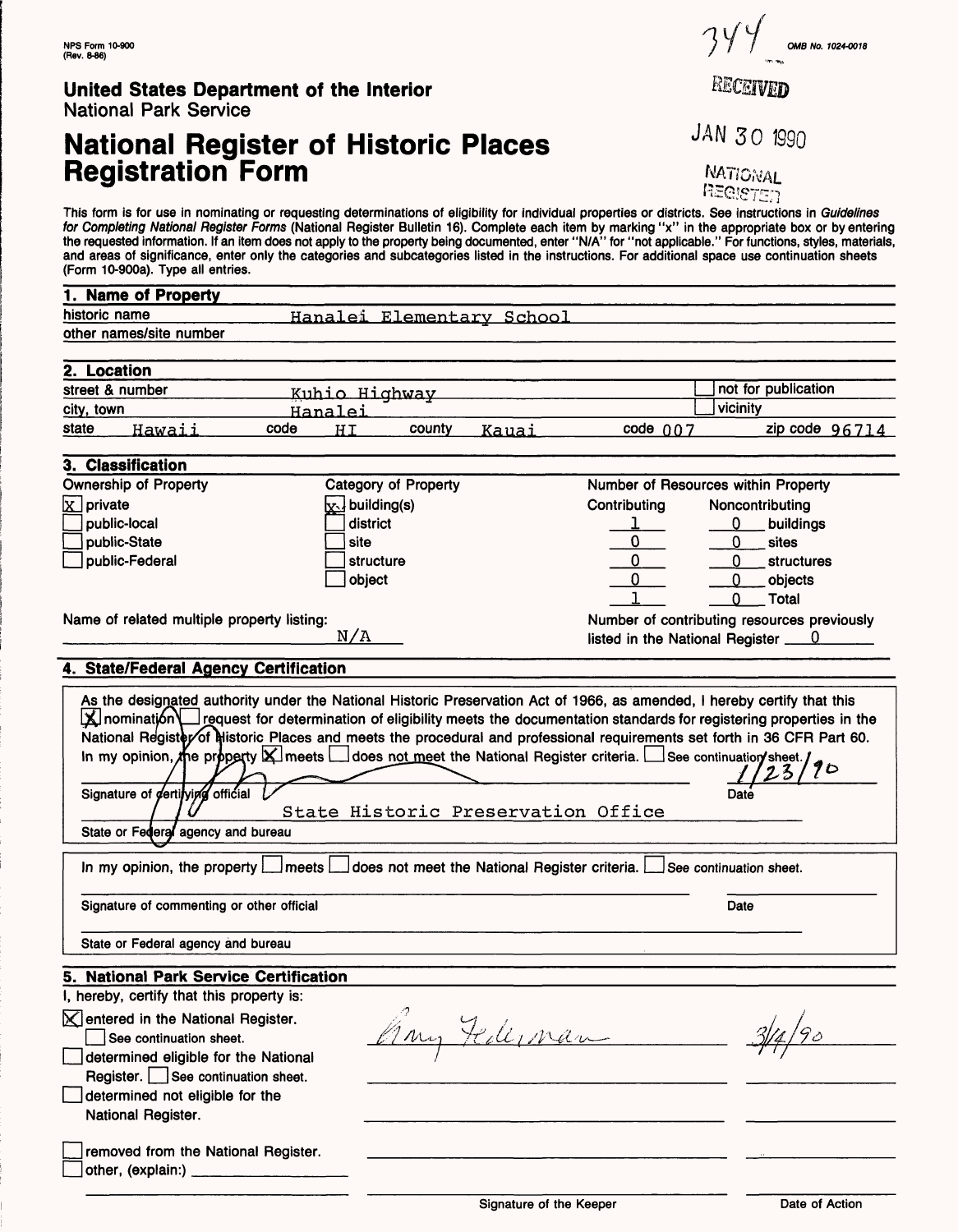| 6. Function or Use                                                          |                                                                                                                                                                                                                                     |                                                        |  |
|-----------------------------------------------------------------------------|-------------------------------------------------------------------------------------------------------------------------------------------------------------------------------------------------------------------------------------|--------------------------------------------------------|--|
| Historic Functions (enter categories from instructions)                     |                                                                                                                                                                                                                                     | Current Functions (enter categories from instructions) |  |
| Education                                                                   | Commerce/Trade                                                                                                                                                                                                                      |                                                        |  |
| School                                                                      |                                                                                                                                                                                                                                     | Business                                               |  |
|                                                                             |                                                                                                                                                                                                                                     |                                                        |  |
| 7. Description                                                              |                                                                                                                                                                                                                                     |                                                        |  |
| <b>Architectural Classification</b><br>(enter categories from instructions) | Materials (enter categories from instructions)                                                                                                                                                                                      |                                                        |  |
|                                                                             | foundation <b>contracts</b>                                                                                                                                                                                                         | Wood L                                                 |  |
| <b>Bungalow</b>                                                             | walls $\overline{\phantom{a}}$                                                                                                                                                                                                      | wood                                                   |  |
|                                                                             | root                                                                                                                                                                                                                                | metal                                                  |  |
|                                                                             | <b>other</b> and the state of the state of the state of the state of the state of the state of the state of the state of the state of the state of the state of the state of the state of the state of the state of the state of th | n/a                                                    |  |

**Describe present and historic physical appearance.**

 $\sigma$  , and  $\sigma_{\rm M}$  , the contraction of the contraction of the contraction of  $\sigma$ 

The 1926 Hanalei Elementary School is a single story, five (5) classroom building, of wood construction, with a red gable roof of corrugated metal. This abbreviated-U shaped building was originally built in 1926 as a five (5) classroom school building of approximately 6,000 square feet, at a cost of \$30,872, by Y. Ouye. It is distinguished by an inset lanai and a hipped roof entry.

The construction is entirely of wood. The exterior surface of vertical wooden members with cream colored paint finish to produce a smooth<br>surface. The building's abbreviated "U" shape is created by lavato The building's abbreviated "U" shape is created by lavatories projecting on each end. A.prominent, hipped gable projection accentuates the central entry. The end projections feature similar hipped roof design. Access is by steps at the center of the building and at each end by way of cement steps. All rooms are entered off the lanai through single doors with five (5) panels.

Lanai: A lanai, sheltered by the overhanging eaves of the roof, runs along the front of the building. Eight (8) large square posts support the lanai roof and a simple metal balustrade runs the length of the lanai,

Interior: The interior rooms perimeter walls are of tongue and groove with framing exposed. Although originally a five  $(5)$  classroom building, most interior partition walls have been removed to allow for more flexibility in the classrooms, and offices have been added.

Ventilation: The design of the building, its placement, and the windows all combine to maximize the advantages of the trade winds, characteristic of good traditional Hawaiian design.

**ET1 See continuation sheet**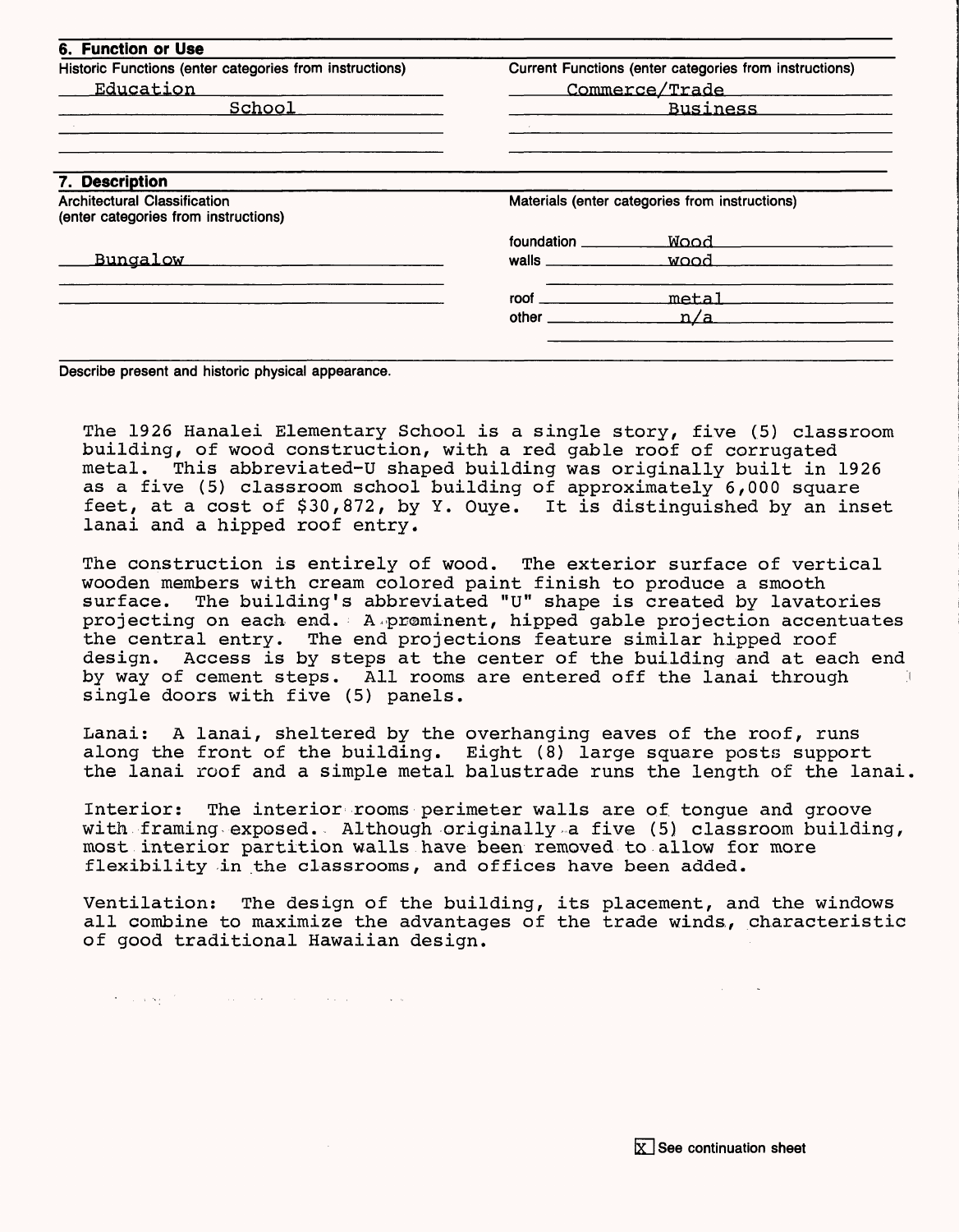| 8. Statement of Significance                                                                                                                    |                                     |                                  |  |  |
|-------------------------------------------------------------------------------------------------------------------------------------------------|-------------------------------------|----------------------------------|--|--|
| Certifying official has considered the significance of this property in relation to other properties:<br>$X$ locally<br>nationally<br>statewide |                                     |                                  |  |  |
| X C<br>Applicable National Register Criteria<br>ΙB<br>A                                                                                         | - ID                                |                                  |  |  |
| $X$ B<br><b>Criteria Considerations (Exceptions)</b><br>C<br>١A                                                                                 | ΙE<br>∣G<br>D<br>F                  |                                  |  |  |
| Areas of Significance (enter categories from instructions)<br>Architecture<br><u>Education</u>                                                  | Period of Significance<br>1926-1939 | <b>Significant Dates</b><br>1926 |  |  |
|                                                                                                                                                 | <b>Cultural Affiliation</b><br>N/A  |                                  |  |  |
| <b>Significant Person</b><br>N/A                                                                                                                | Architect/Builder<br>John Waiamau   |                                  |  |  |

**State significance of property, and justify criteria, criteria considerations, and areas and periods of significance noted above.**

Hawaii's school system is one of the oldest public education systems in the nation, having been established in 1840 under the Hawaiian King, Kamehameha, III. This centrally organized system of public education, established under the monarch, survived the transition when Hawaii became a United States Territory and later a state. The public school system, unlike most in the nation, remained a statewide system, rather than a local one. Funds for education are thus collected by the State and distributed on a per-student basis throughout the system.

The first two decades of the 20th century saw an increased enrollment of more then double, and, consequently, a large number of new schools were built in the 1920's and 1930's. The Hanalei School is a local reflection of this expansion period in the history of public education in Hawaii.

The 1926 Hanalei Elementary School building is architecturally significant as a type of school house design that emerged on Kauai in the 1920's. This design may well be attributed to architect John Waiamau, an employee of the Kauai County Department of Public Works, as the Territorial Department of Public Education passed school design responsibilities to the Counties. John Waiamau was a member of the first graduating class at Kamehameha High School (1891) and prior to moving to Kauai in the early<br>1920's had his own architectural firm in Honolulu. Little is known about 1920's had his own architectural firm in Honolulu. his career in Honolulu. He is credited with the design of the earlier and similar Kilauea School (1922 schoolhouse) and administration building.

Six (6) school buildings on Kauai that employ the style of the period remain in 1989: Kilauea, which is on the National and Hawaii Registers of Historic Places; Kapaa Elementary; Kalaheo Elementary; Kaumakani; Anahola; and Hanalei. Of these, the last two are no longer under the Department of Education control and ownership.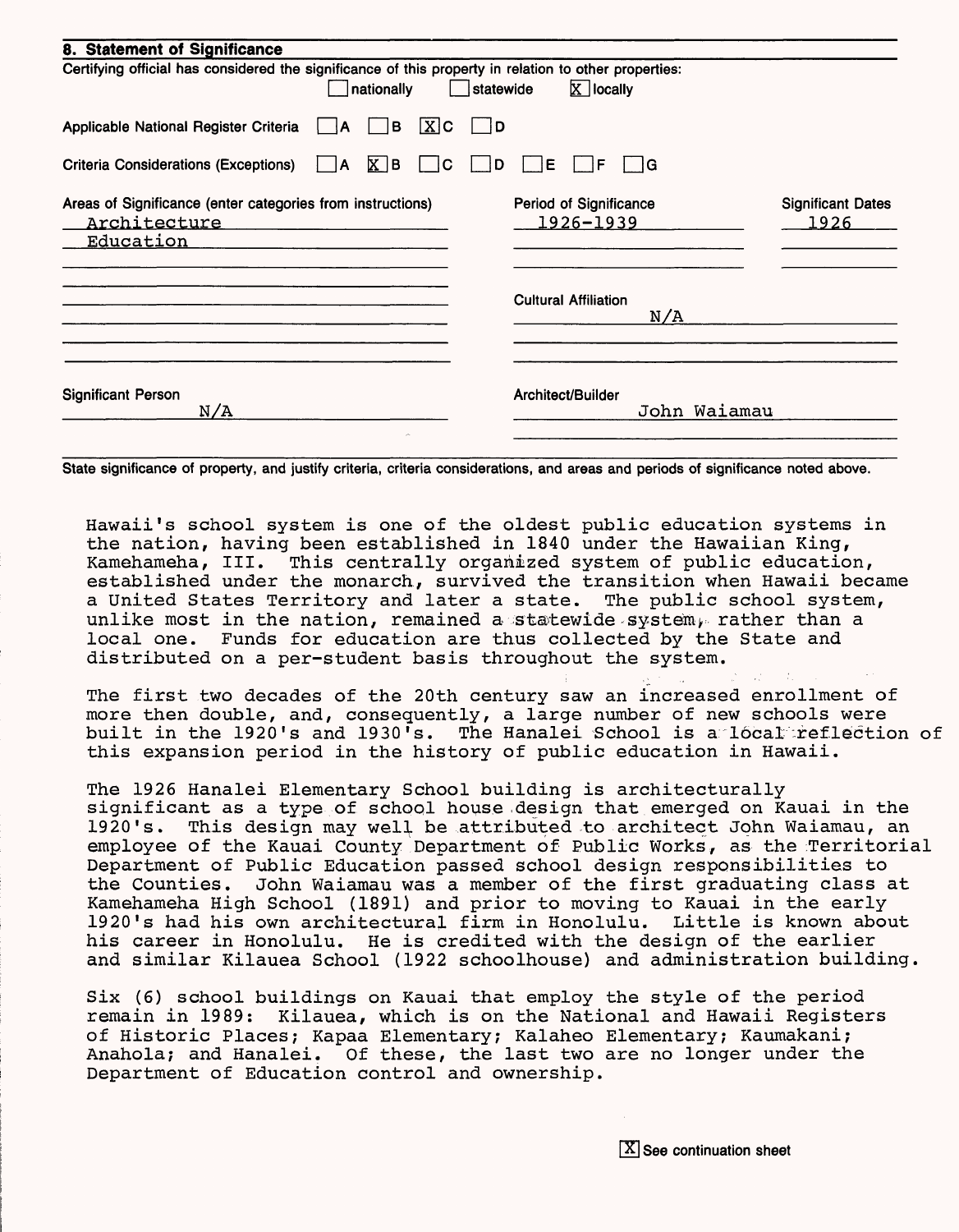Department of Education records.

GARDEN ISLE for 1926

|                                                                              | See continuation sheet                          |
|------------------------------------------------------------------------------|-------------------------------------------------|
| Previous documentation on file (NPS):                                        |                                                 |
| preliminary determination of individual listing (36 CFR 67)                  | Primary location of additional data:            |
| has been requested                                                           | $\mathbf{x}$ State historic preservation office |
| 17517-1<br>previously listed in the National Register                        | Other State agency                              |
| previously determined eligible by the National Register                      | Federal agency                                  |
| designated a National Historic Landmark                                      | Local government                                |
| recorded by Historic American Buildings                                      | <b>University</b>                               |
|                                                                              | Other                                           |
| recorded by Historic American Engineering                                    | Specify repository:                             |
| $\textsf{Record}\#$                                                          |                                                 |
|                                                                              |                                                 |
| 10. Geographical Data                                                        |                                                 |
| Less than one acre.<br>Acreage of property _____                             |                                                 |
|                                                                              |                                                 |
| <b>UTM References</b>                                                        |                                                 |
| $41486140$ $2145151750$<br>$A \ 0 \ 4$                                       | в                                               |
| Northing<br>Zone<br>Easting                                                  | Northing<br>Zone<br>Easting                     |
| Ç                                                                            | D                                               |
|                                                                              |                                                 |
|                                                                              | See continuation sheet                          |
| <b>Verbal Boundary Description</b>                                           |                                                 |
|                                                                              |                                                 |
|                                                                              |                                                 |
| This nomination includes the property owned by                               |                                                 |
| Gaylord and Carol Wilcox in 1989 as described by                             |                                                 |
| Tax Map Key 5-5-9:8                                                          |                                                 |
|                                                                              | See continuation sheet                          |
|                                                                              |                                                 |
| <b>Boundary Justification</b>                                                |                                                 |
|                                                                              |                                                 |
| This boundary reflects the land the building sits on and its                 |                                                 |
| immediate surrounding site.                                                  |                                                 |
|                                                                              |                                                 |
|                                                                              |                                                 |
|                                                                              | See continuation sheet                          |
|                                                                              |                                                 |
| 11. Form Prepared By                                                         |                                                 |
| name/title Carol Wilcox                                                      |                                                 |
| organization $N/A$                                                           | date August 10, 1987                            |
| street & number $111$ Royal Cirlce $\ldots$ elements to the phone $734-0340$ |                                                 |
|                                                                              |                                                 |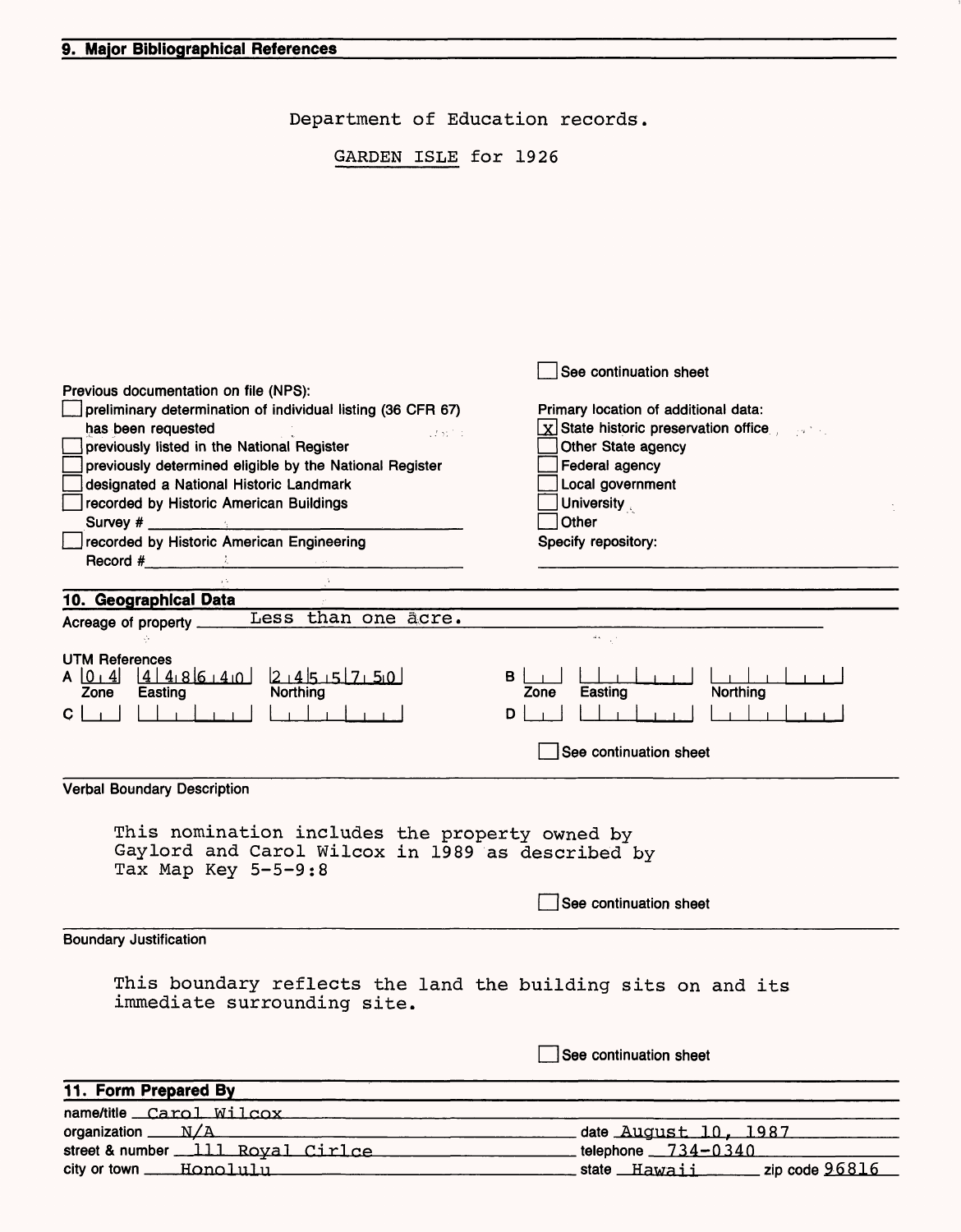### **National Register of Historic Places Continuation Sheet**

Section number  $\frac{7}{2}$  Page  $\frac{2}{3}$ 

HANALEI ELEMENTARY SCHOOL

Wire mesh transoms located on the north, front facing wall, in a line above the door frames, run the length of the front of the building, providing ventilation when the doors are closed. The north facing, projecting walls feature a tri-partite window with central workable sash flanked by the bracketing below the sill. A more decorative set of brackets support a projecting lintel over the windows. The back south wall, opposite the entry, features four (4) groups of five (5) double-hung sash windows, and two groups of four (4) glass transom windows each. The east and west facing walls and two (2) groups of four (4) glass transom windows each. The east and west facing walls feature one (1) group of five (5) double hung sash windows each, and one (1) similar single window for the lavatory. For the most part, original glass remains.

The building is raised approximately two (2) feet off the ground, on posts set on concrete blocks. The area between the lanai decking and ground is faced with evenly spaced lathes.

The State Department of Education (DOE) has constructed a new building on the grounds of the Hanalei School and intended to demolish the 1926 Hanalei school building. The current owners purchased the building and moved it to a new location in Hanalei, where it is being converted into a commercial complex.

The new location (TMK 5-5-9-8) is approximately one-half mile distance from the original site, on the same (south) side of Kuhio Highway, on similar terrain in that it is level. The new site is approximately 2-1/2 acres of commercially zoned property. The owner has sited the building in the same direction and near the back (south) property line, to preserve the perception of depth existing on the original site as much as is practical, given the limitations of property lines.

The building was cut into sections and hauled on Kuhio Highway to the new site, where it was re-assembled. The move had no effect on the building's appearance. It sits at approximately the same elevation from the ground. The cement stairs at the original site was moved, and replacement in kind was made.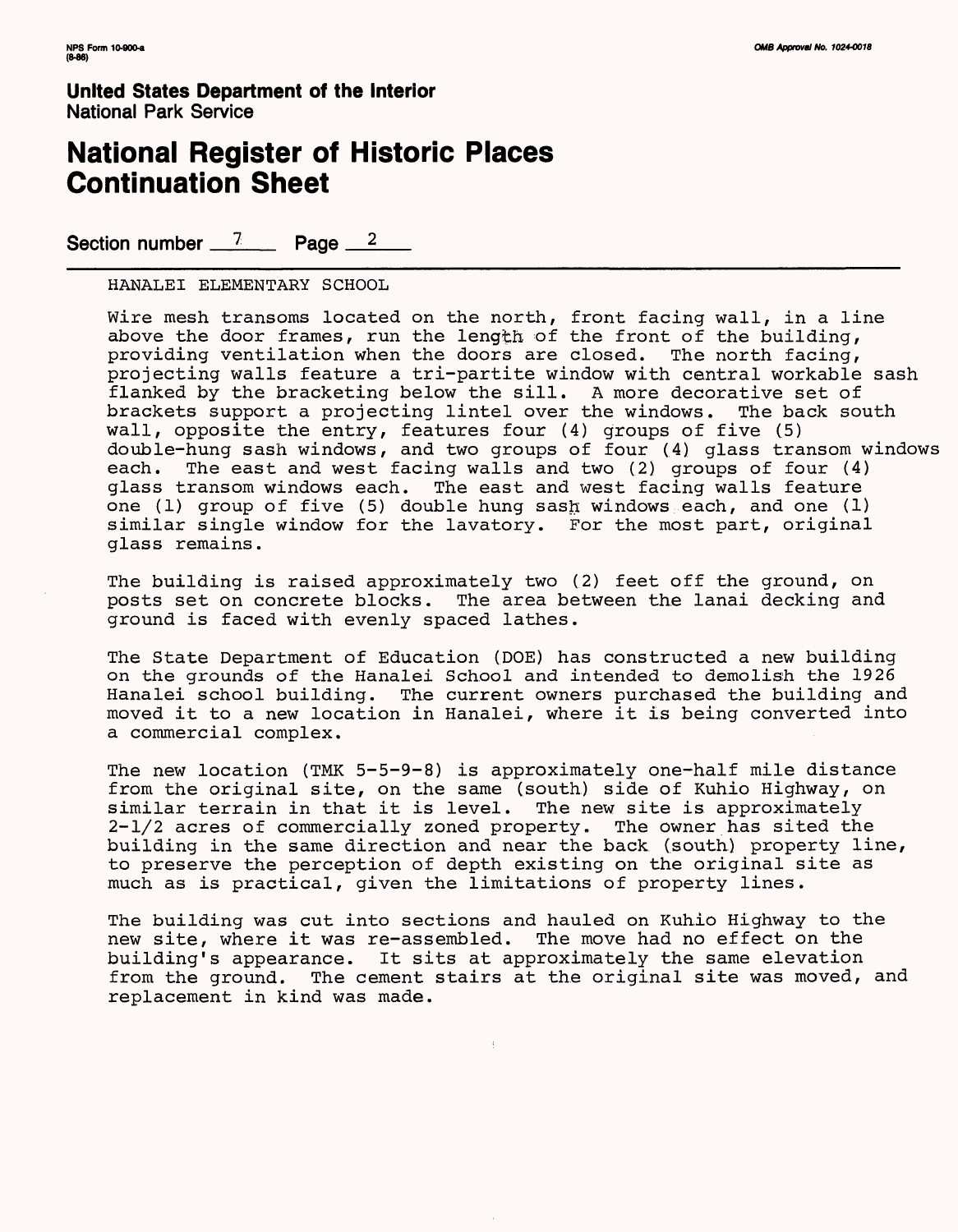### **National Register of Historic Places Continuation Sheet**

Section number  $8 \times 12$  Page  $2 \times 2$ 

HANALEI ELEMENTARY SCHOOL

The design served Hawaii's climate and students admirably, and produced a building characteristic of its time, its place, and personality. Being raised off the ground and placed on cement or stone blocks was (and remains) the most effective way to prevent ground termite intrusion, or, at the least, to be able to identify it quickly when it occurs. The slight elevation also allowed for aeration, thus reducing areas of cool temperature. To this same purpose, the gable roof and ceiling combination, the ample windows and transoms, the deep lanais, and the orientation toward the trade winds and "U" shape of the overall structure all contributed toward maintaining well ventilated, well lit rooms with even temperatures.

The ample lanais served double duty as recreation areas, where children could play jacks and hopscotch if a passing shower kept them from the playground during recess, and was the friendly corridor that tied the school rooms together.

The Hanalei School is significant as a good example of the typical school building constructed on Kauai during the 1920's and 1930's. It is significant as an example of such construction which retains its integrity and original material, and has not been altered in any significant way.

Criteria Consideration:B; This property is being nominated to the National Register although it has been moved. The building is significant for its exemplification of a period and type of design and construction, and as an embodiment of the Department of Public Education's expansion in Hanalei in the 1920's. Although it has been moved, the qualities related to the building's significance have been retained. The current commercial building (steadfastly adheres to), architectural design and character of the original school. The building remains in Hanalei, only four blocks from its orignal location, on the same highway. Its orientation reflects the original and a lawn, more abbreviated than the orignal, still is in front of the building.

The building was moved as the DOE constructed a new building on the school property and had let a demolition contract. The present owners purchased the building from the demolition contractor and had it moved so it could be preserved. The federal tax incentives are making this project economically feasible.